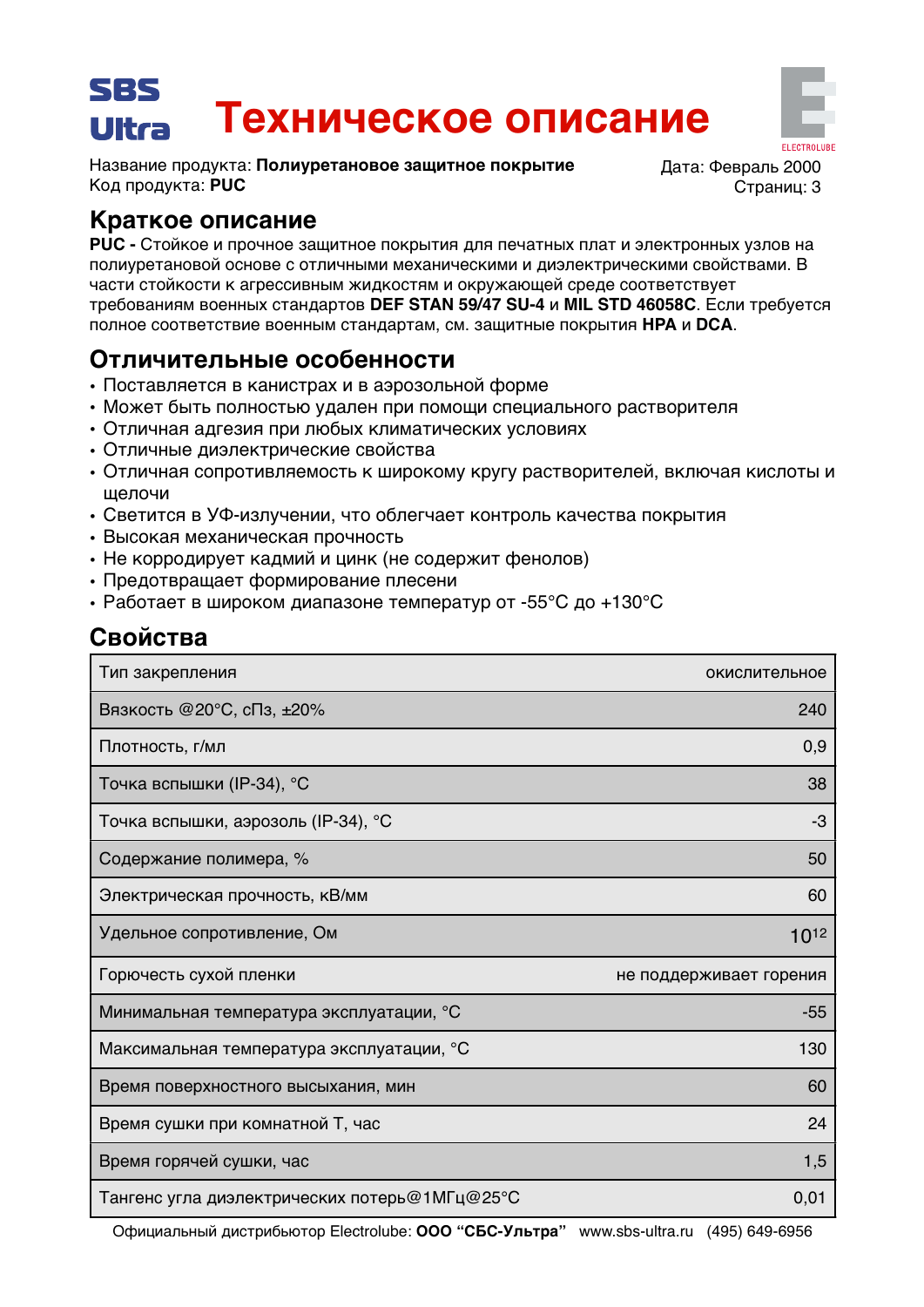# Способ применения

Покрытие может наносится методом погружения, распыления или кистью. Толщина покрытия зависит от метода нанесения. Покрытие должно наноситься при температуре окружающего воздуха не ниже 16°С, и при относительной влажности не выше 75%. Подложки печатных плат являются композитными материалами, а все композиты имеют тенденцию абсорбировать влагу. Если эту влагу не удалить, то она окажется запертой под покрытием со всеми вытекающими последствиями. Поэтому сушка плат (желательно под вакуумом) непосредственно перед нанесением защитного покрытия крайне важна, если необходимо добиться максимальной степени защиты. Перед началом работы композицию необходимо тщательно перемешать, после чего дать ей отстояться по крайней мере 2 часа, пока не отойдут все пузырьки воздуха.

Покрытие содержит добавки, светящиеся в УФ излучении, что существенно облегчает контроль качества нанесения покрытия.

## Мойка перед нанесением покрытия

Перед нанесением покрытия платы должны быть тщательно очищены. Это необходимо для обеспечения адгезии. Кроме того, остатки флюса, если они не удалены, обуславливают коррозию под покрытием. Electrolube производит гамму эффективных озонобезопасных композиций для мойки печатных плат как на основе углеводородов, так и на водной основе. Все они обеспечивают очистку, в соответствии с военным стандартом чистоты.

## Маскировка контактов и разъёмов

Перед нанесением покрытия все разъёмы, контакты и прочие элементы, которые не должны покрываться лаком, необходимо тщательно закрыть, используя удаляемую маску, например, PCM производства Electrolube.

#### Нанесение покрытия методом погружения

Метод погружения обычно обеспечивает толщину примерно 25 микрон. Идеальная вязкость композиции для метода погружения 180 - 200 сПз @20°С. Если используется негерметичное оборудование, то растворитель имеет тенденцию испаряться, что приводит к повышению вязкости. Поэтому вязкость должна проверяться регулярно на вискозиметре или методом истечения, и при необходимости корректироваться посредством добавления рекомендованного в разделе "Разбавители" разбавителем. Плата должна погружаться в раствор медленно, чтобы не захватывать с собой воздух, и, по возможности, в положении близком к вертикальному. Дать плате побыть в погруженном состоянии примерно 1 минуту с тем, чтобы избавиться от захваченных при погружении пузырьков воздуха. Затем плата ОЧЕНЬ МЕДЛЕННО извлекается из раствора. Чем меньше скорость извлечения, тем равномернее толщина покрытия. Извлеченную плату надо подержать над ванной, чтобы стекли излишки покрытия. Затем плата помещается в сушильный шкаф.

### Нанесение покрытия распылением

Покрытие в аэрозольной форме готово к употреблению. Материал в неаэрозольной форме необходимо разбавить рекомендованным в разделе "Разбавители" разбавителем. Оптимальная вязкость зависит от используемого оборудования и условий нанесения. Данное покрытие предназначено как для ручного распыления, так и для автоматического оборудования. Распыляющая головка должна быть подобрана в соответствии с вязкостью. Необходимое давление в пределах от 280-340 кН/м<sup>2</sup>. Спрей должен направляться с разных сторон под разными углами, чтобы обеспечить нанесение покрытия в труднодоступных местах, включая поверхность под электронными компонентами. Затем плата помещается в сушильный шкаф.

### Нанесение покрытия кистью

Используйте хорошую мягкую кисть, которая не оставляет следов и не повредит компоненты и соединения.